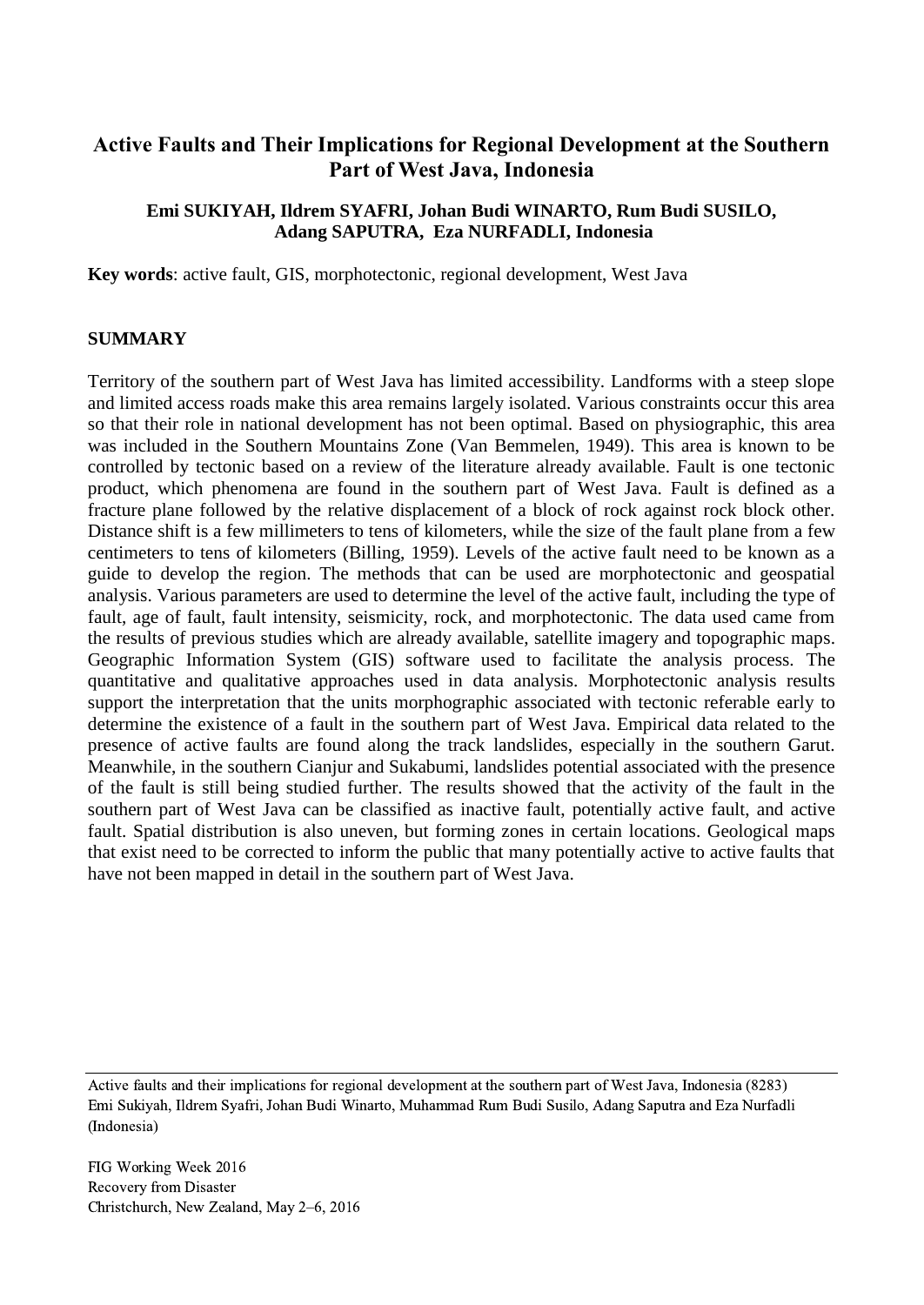# **Active Faults and Their Implications for Regional Development at the Southern Part of West Java, Indonesia**

# **Emi SUKIYAH, Ildrem SYAFRI, Johan Budi WINARTO, Rum Budi SUSILO, Adang SAPUTRA, Eza NURFADLI, Indonesia**

# **1. INTRODUCTION**

Environmental degradation as a comfortable residence has become a global issue. One of the triggers is lack of response of the public and governments to the threat of geological disasters. Along with the progress of science and technology, it is known that the crust of the earth is not at rest. The intensity of the movement is triggered by conditions that occur in the interior of the Earth. The high intensity of movement that can be a source of disaster and a threat to the safety of mankind. An example is the movement of land, which can be triggered by the presence of active faults. Morphotectonic is the character of the landscape associated with tectonic (Doornkamp, 1986). Landscape characteristics quantitatively enriched understanding of morphotectonic. They are escarpment, the shape of the valley, the hills straightness, the rivers straightness, and drainage patterns.



Figure 1. Location of research area

Active faults and their implications for regional development at the southern part of West Java, Indonesia (8283) Emi Sukiyah, Ildrem Syafri, Johan Budi Winarto, Muhammad Rum Budi Susilo, Adang Saputra and Eza Nurfadli (Indonesia)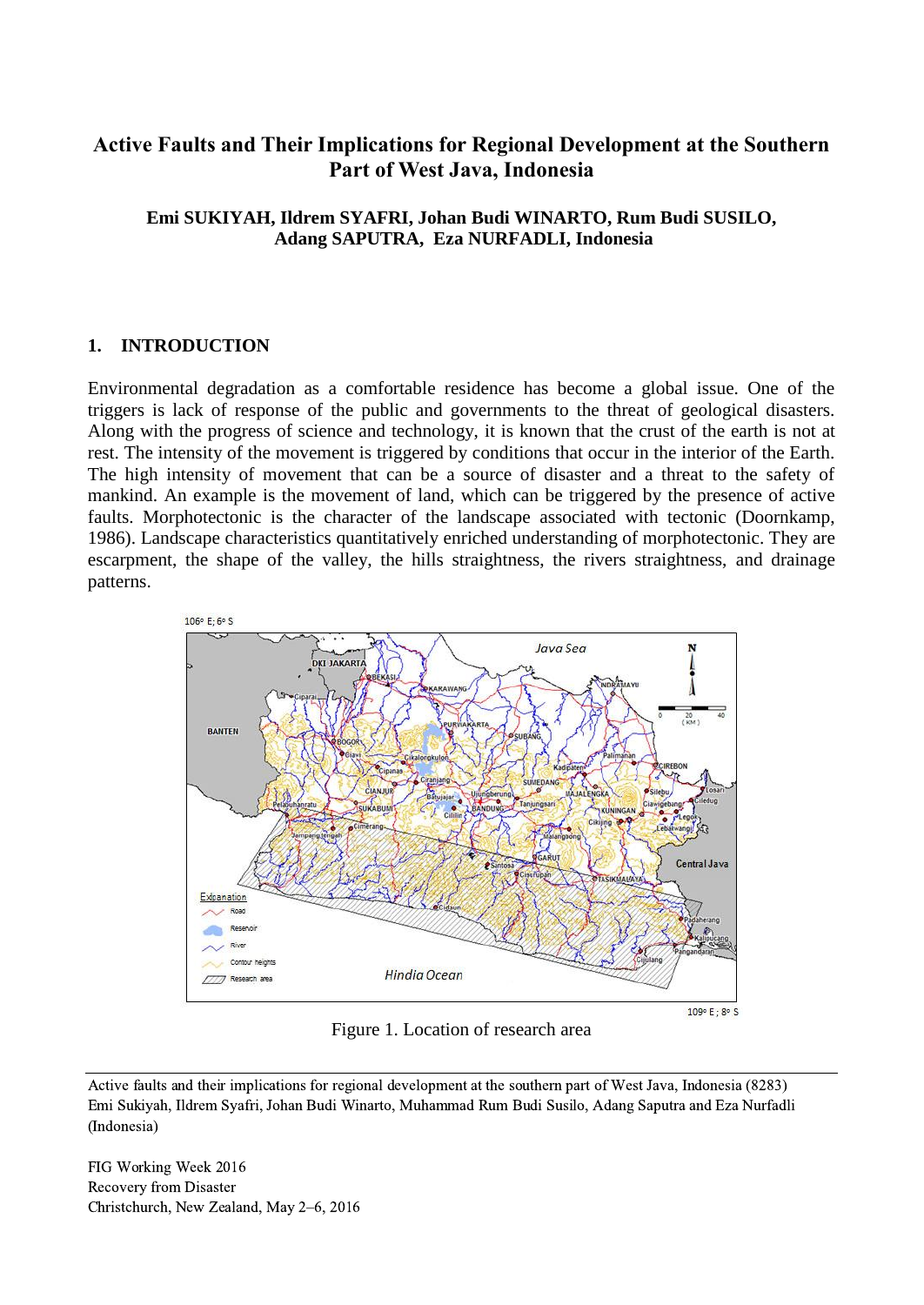Fault is defined as an area of fractures followed by a relative displacement of a block of rock against rock block other. The distance can shift a few millimeters to tens of kilometers. Fault plane sizes ranging from a few centimeters to tens of kilometers (Billing, 1959). Active fault is a fault which is moving at a period of ten thousand years ago (Keller and Pinter, 1996). Potentially active faults are faults move at a period of two million years ago, while the fault is not active fault that has not moved in the past two million years ago. Another definition of active faults proposed by Huzita et al. (1992; after Munif, 2011), the fault moves since the quarter and has the potential to move back to the future. This fault intersects the surface morphology of Quaternary age, bypass rocks Quaternary age, which also occurs in volcanic regions engaged during the volcanic eruption, and normal faults that can be observed in mountain areas due to the force of gravity.

Region of the southern part of West Java has limited accessibility. Morphology with steep slope and limited road access makes the most of these areas are still isolated. Based on physiographic, this area was included in the Southern Mountains Zone (Van Bemmelen, 1949). Research activities related to the geomorphology and disaster has been done by some previous researchers, including by Sudradjat et al. (2009, 2010), Sukiyah et al. (2010), and Sulaksana et al. (2011, 2013). The results showed an association between morphometric watersheds, morphotectonic, and the presence of active faults. The condition was thought to be linked with the threat zone of geological disasters, such as earthquake, landslides, erosion, etc. This article discusses the identification of the existence of active faults in the southern part of West Java based on analysis of morphotectonic (Figure 1).

# **2. METHODOLOGY**

The data used in this research are secondary and primary data. Secondary data were obtained from literature, while the primer can be obtained through image analysis SRTM-DEM and topographic maps were done in studio and field observations. The object of research is the landscape, tectonics elements, and the phenomenon of ground movement. The object of research can be identified through media such as satellite imagery, topographic maps, and other supporting data, as well as phenomena that can be described in the field (Figure 2).

Active faults and their implications for regional development at the southern part of West Java, Indonesia (8283) Emi Sukiyah, Ildrem Syafri, Johan Budi Winarto, Muhammad Rum Budi Susilo, Adang Saputra and Eza Nurfadli (Indonesia)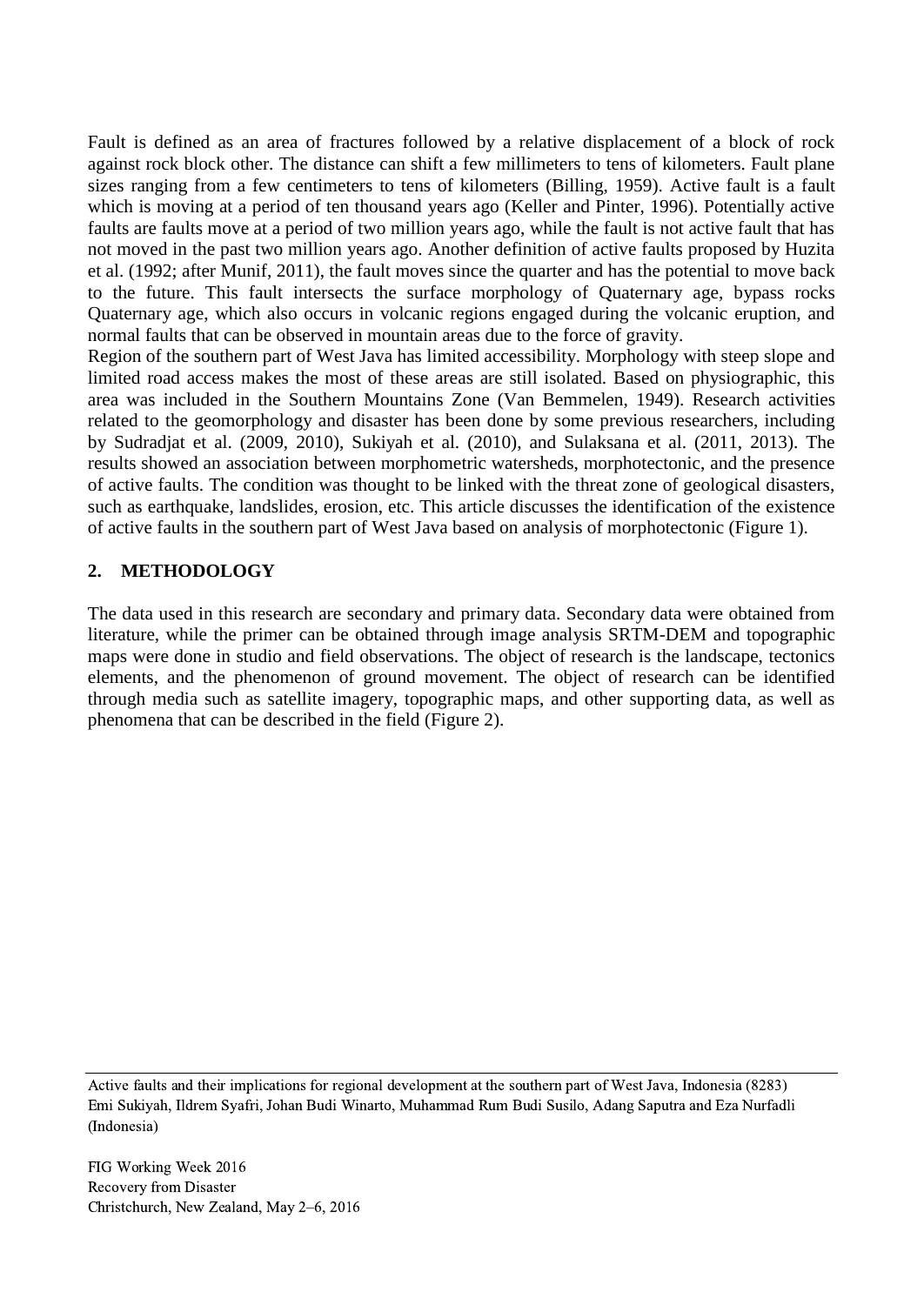

Figure 2. The mainframe of research methodology

Primary data extraction is done through satellite imagery and topographic maps, including:

- Identify and visual interpretation based on the key interpretations like appearance hue, pattern, shape, texture, and others.
- Integration of remote sensing data with other data types.
- Interpretation of topographic data quantitatively by measuring straightness morphology, river and mountain slope.

Activities of field observations, in addition to the documentation associated with tectonic geomorphology, also observed the potential for landslides. Some indication of the potential for landslides, which are the presence of cracks in the soil or rock, the emergence of water seepage in the walls of the slopes, land loose above impermeable rock, river water suddenly muddy after rain, cracks horseshoe on a slope or road, pole electricity or tree began leaning, the cliffs are fragile and gravel began to fall, etc.

Response variables of landform and tectonic are reflected by drainage density (Dd), bifurcation ratio (Rb), and mount-front sinuosity (Smf). The variables analyzed in this study. The value of drainage density (Dd) obtained from the division between the total length of the river segments  $(\Sigma n)$  and the watershed area (A) which is displayed in the formula (1). Number of river segments of order n is divided by the rivers of order  $n + 1$  produce a bifurcation value ratio (formula 2). If Rb<3 or Rb>5, then the watershed is deformed (Verstappen, 1983). Bull and McFadden (1977; after Doornkamp, 1986) defines that sinuosity of the mountain-front (Smf) as the ratio between the length of the mountain-front (LMF) and the length of the mountain-front projection onto a flat surface (Ls) shown in the formulae (3). Classification of Smf calculation results may reflect the degree of tectonic activity (Table 1).

Active faults and their implications for regional development at the southern part of West Java, Indonesia (8283) Emi Sukiyah, Ildrem Syafri, Johan Budi Winarto, Muhammad Rum Budi Susilo, Adang Saputra and Eza Nurfadli (Indonesia)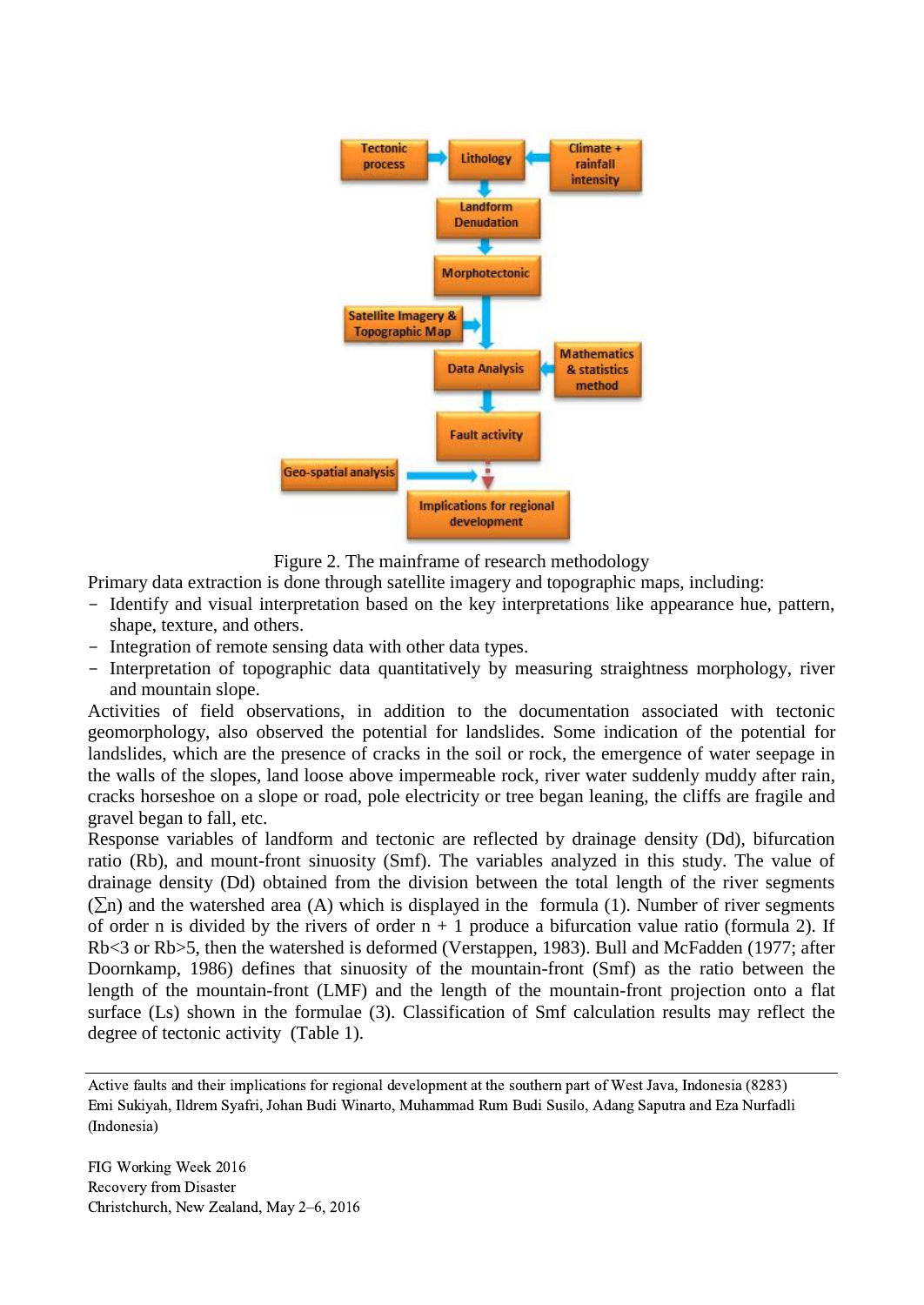

Table 1. Classification of tectonic activity degree based on mount-front sinuosity (Doornkamp, 1986)

| Class | Smf            | Tectonic activity                        | Explanation                                                                                                                                         |
|-------|----------------|------------------------------------------|-----------------------------------------------------------------------------------------------------------------------------------------------------|
|       | $1.2$ to $1.6$ | Active tectonic                          | Associated with alluvial fan landform, elongated shape watershed,<br>narrow valley floor, a steep slope.                                            |
|       | 1.8 to 3.4     | Tectonic activity is<br>weak to moderate | Associated with alluvial fan landscape, watershed extends, steep<br>slope, the valley floor is wider than the flood plain                           |
|       | 2.0 to 7.0     | inactive tectonic                        | Associated with the mount-front landform pediment and<br>embayments, only a steep slope on rock layers resistant, valley<br>widened and integrated. |

#### **3. RESULT AND DISCUSSION**

#### **3.1. Tectonic features on satellite imagery**

The focus of research conducted in the area of Sukabumi, Cianjur, and Garut. The results of the analysis of satellite imagery in the area shown in Figures 3 and 4. Lineament interpretation of images SRTM-DEM (TTI Production, 2008) was conducted to determine the distribution of tectonic elements, including fault. Straightness morphology is a response of the control of the geological structure. Lineament related to tectonic generally a ridge, a zone of depression, in contrast elevation, etc. In addition lineament can also be a manifestation of changes in vegetation that allegedly occupy a weak zone as a result of geological structure controls.

Active faults and their implications for regional development at the southern part of West Java, Indonesia (8283) Emi Sukiyah, Ildrem Syafri, Johan Budi Winarto, Muhammad Rum Budi Susilo, Adang Saputra and Eza Nurfadli (Indonesia)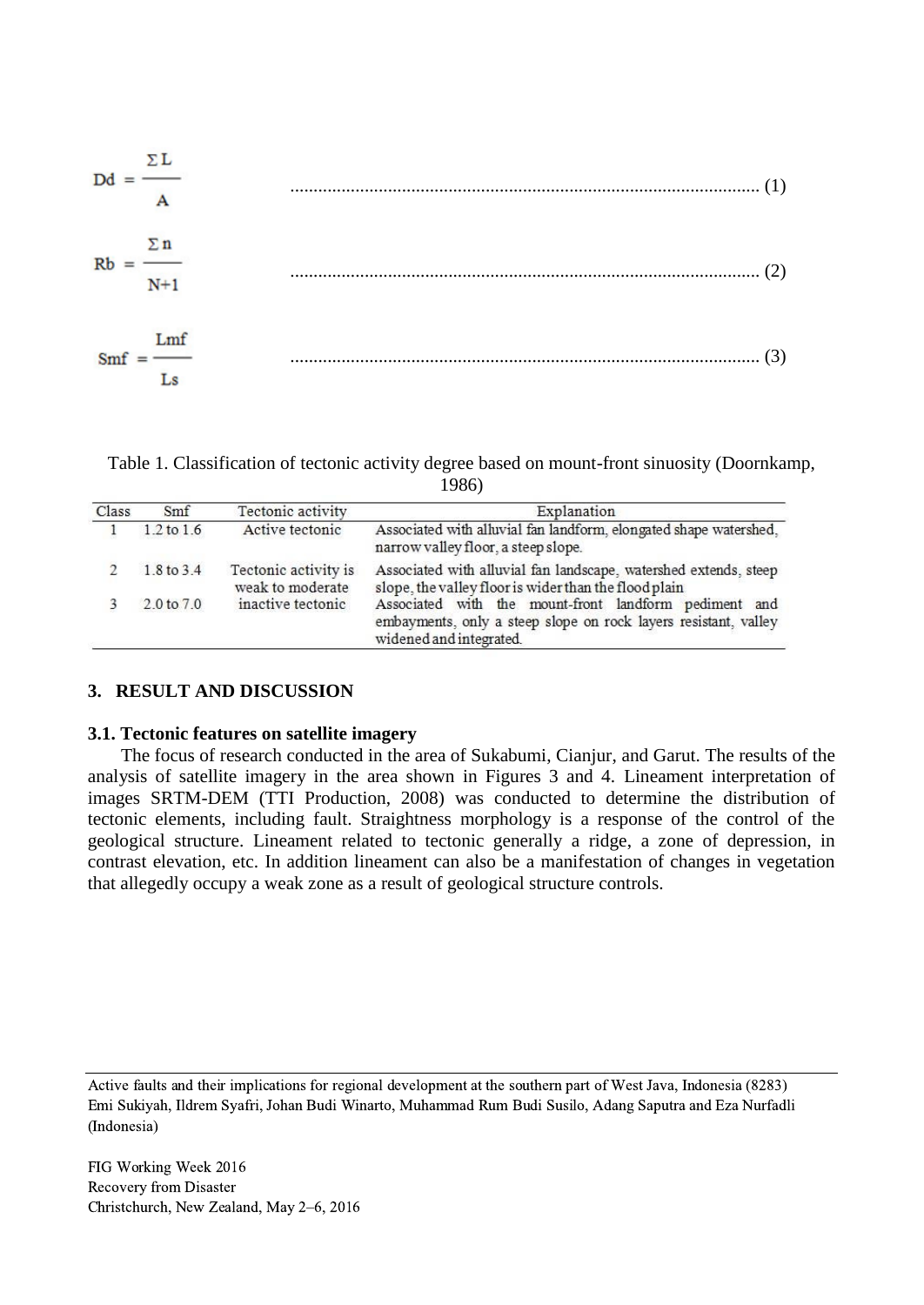



Land form controlled by geological structure in the area Ciletuh (Sukabumi) forming elongated hills with steep slopes. In addition, the valley Ciletuh also flanked by the escarpment that extends from southwest to northeast in the north and the escarpment that extends from southwest to northeast. Morphographic unit is seen in contrast, both the image of the SRTM-DEM and topographic maps. Fluvial valley in the region characterized by the shape of the land in the form of alluvial plain. Distribution of fluvial valleys form a rectangular pattern similar to the drainage in the region.

The trellis drainage pattern dominant in the southern Garut (Figure 4). This pattern suggests that there is a tectonic controls that influence it. Valleys are narrow and tend to elongate also an indication of a strong tectonic control. The geological structure in the area of research can also be seen from the lineament. Withdrawal lineament of the ridge and the river lineament on SRTM-DEM image is done by drawing strict lines that show the landscape extends caused by certain geological processes. From the observation, measurement, and analysis of the indications of the geological structure, and correlated with lineament interpretation of SRTM-DEM image, then allegedly developing fault structure and joint dominant in southern part of Cianjur-Garut. The fault structure and a joint structure of Quaternary age, due to developing on Tertiary and Quaternary roks.



Figure 4. The lineament of river and ridge in SRTM-DEM image of Cikandang watershed, Garut are, West Java

Active faults and their implications for regional development at the southern part of West Java, Indonesia (8283) Emi Sukiyah, Ildrem Syafri, Johan Budi Winarto, Muhammad Rum Budi Susilo, Adang Saputra and Eza Nurfadli (Indonesia)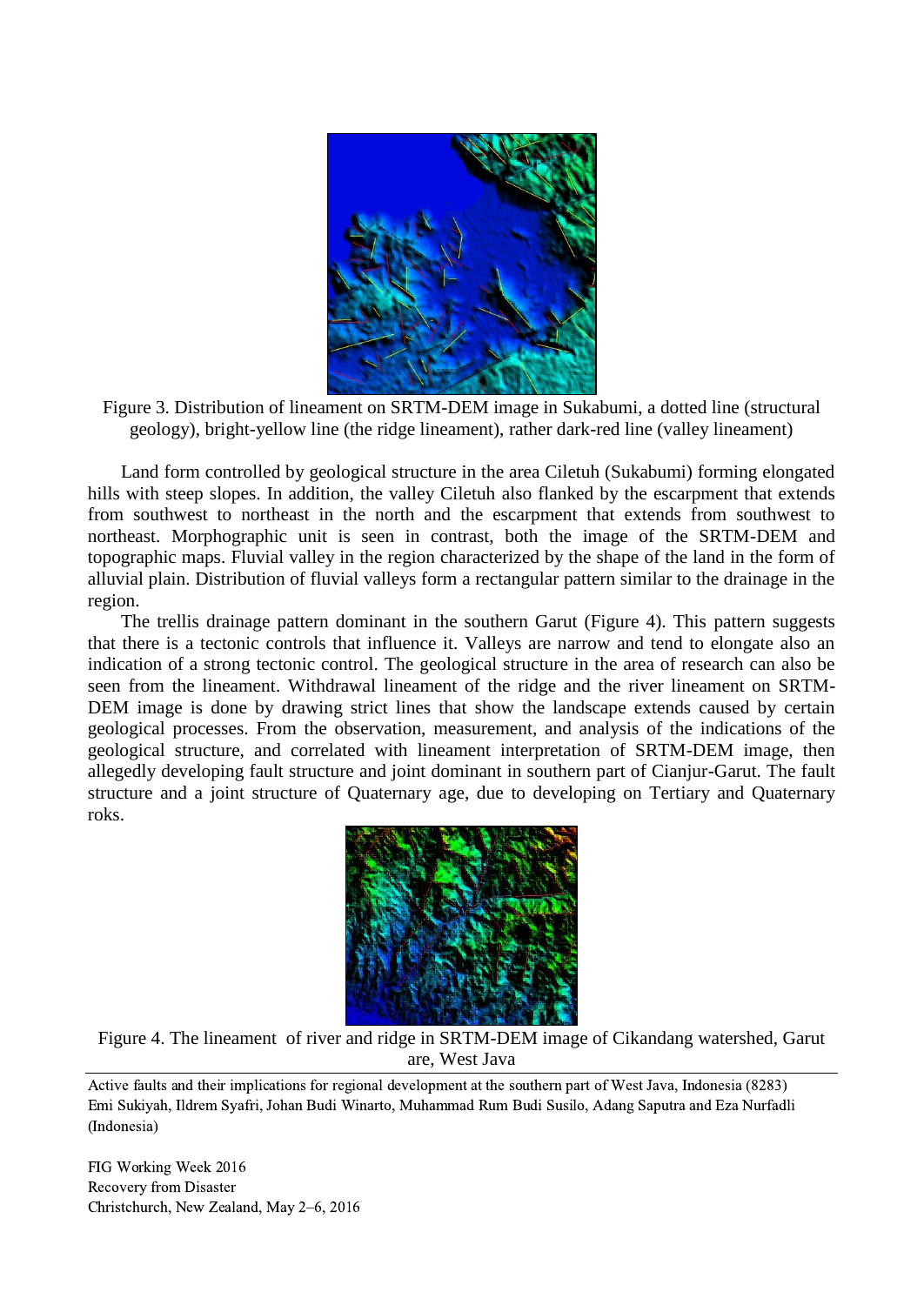## **3.2. Morphotectonic as active fault indication**

Other morphotectonic phenomenon that can be found in the region Ciletuh is a ridge, waterfalls, valleys shaped "V", and triangular facets. Waterfall known as Curug Awang cut Ciletuh River, is a trending fault scarp  $N100^{\circ}E$  (Figure 5). Morphotectonic which are common is the triangular facet, which ranks truncated and eroded hills which form a triangle impression (Figure 6). Morphotectonic unit is contained along the hills stretching from northwest to southeast, then turn south tend to be trending southwest, circling the valley Ciletuh.



Figure 5. Curug Awang at fault scarp cut Ciletuh River, Sukabumi area, West Java



Figure 6. Triangular facet at Ciletuh valley, Sukabumi area, West Java

The results of field observations showed that so long escarpment associated with the presence of geological structures turned out to found the existence of the phenomenon of landslides. Curug Cimarinjung apparently not safe because it tends prone to rock falls. This is a loose rocks from the cliff which is a fault scarp. In some segments of the road leading to and around the area Ciletuh, found their symptoms are continuous landslides, especially adjacent to fault zones.

Form of Cisadea watershed at Cianjur region looks widened toward downstream, tends to form parallel. Such watershed form indicates there are two major rivers that flow. Drainage patterns grouped into three, namely anastomotic, subdendritic, and subtrellis. Anastomotic pattern occupies an area dominated by rocks and sediment are tuff, sand, and alluvium. Direction of the river in line

Active faults and their implications for regional development at the southern part of West Java, Indonesia (8283) Emi Sukiyah, Ildrem Syafri, Johan Budi Winarto, Muhammad Rum Budi Susilo, Adang Saputra and Eza Nurfadli (Indonesia)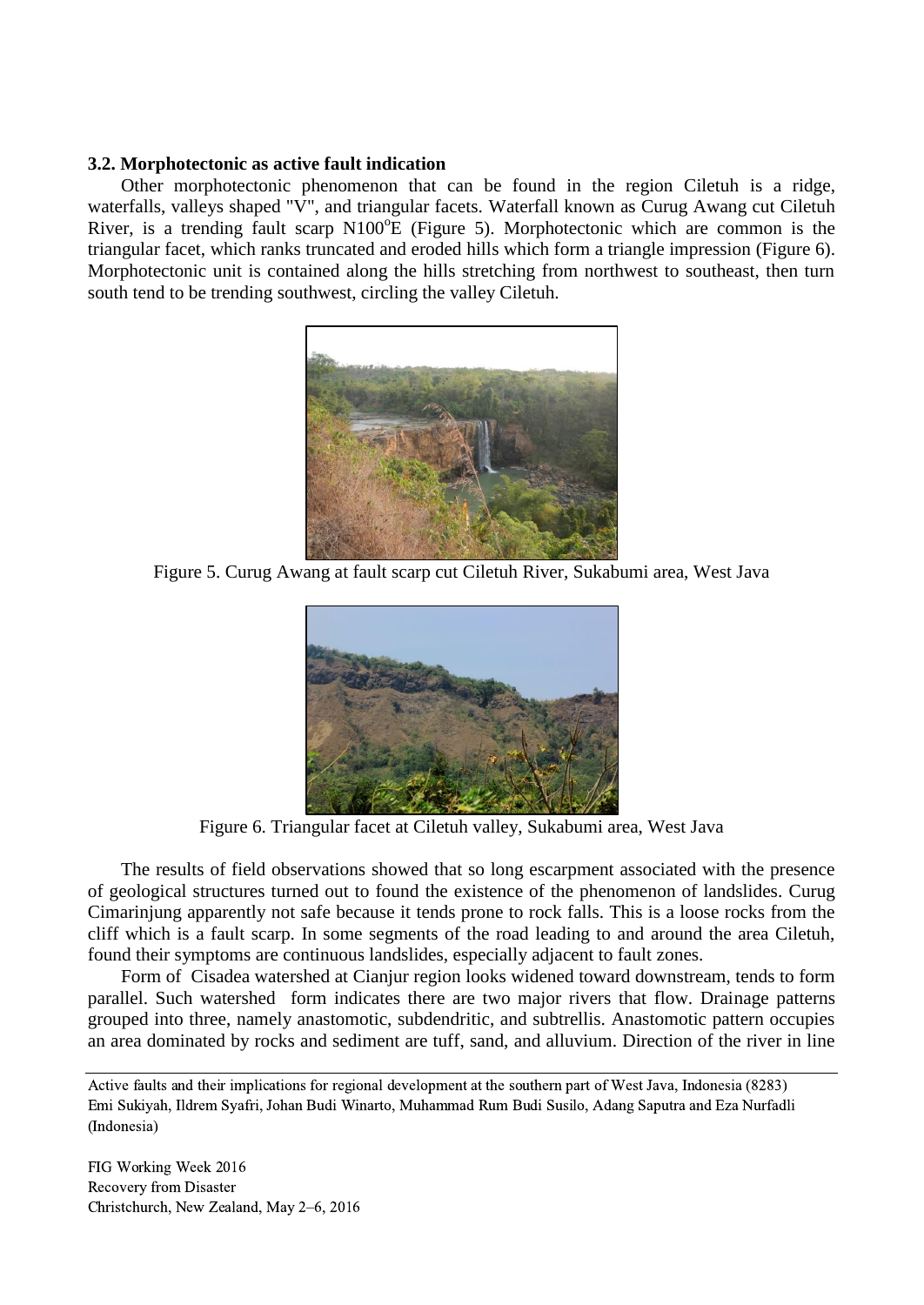with the direction of flow. The pattern developing on the rocks with a relatively homogeneous hardness that are mainly sandstones. Subtrellis drainage pattern is controlled by the structure of the indications found in the river Cigugur. This segment of the river meandering as if compressed, generally formed due to compression. This drainage pattern formed by rivers and streams Cisarua Cigugur composed by volcanic breccia, sandstone and tuff. The results of the calculation of the 13 sub-waatersheds obtained Rb-values ranging from 1.5 until 4.7. Rb value of less than 3.0 or more than 5.0, indicated deformed (Verstappen, 1983). This research area has largely Rb value ranging from 1.23 until 2.8, which it has been deformed by the tectonic activity. Dd value calculation result is further classified for the assessment of the texture of the landscape (Sukiyah, 2009), which is divided into six classes.

At the border area Cianjur and Garut there Cipandak watershed. Its shape resembling bird feathers, extending from the north to south (Figure 7). This watershed coincides with a horizontal fault Cipandak. Although the characteristic shape of the watershed and drainage patterns already reflect tectonic control, but its existence has been no related publications. This phenomenon was also supported by quantitative analysis of morphometric parameters of the watershed. Cipandak river and its tributaries form trellis drainage pattern. The overall order of the river ranges from 1 to 5. It appears that  $Rb_{4-5}$  very small and far away from the normal condition of a watershed, where  $R_b$ is 3 until 5, meaning that the main rivers experiencing significant tectonic control. Fault shear of Cipandak contained in the central part of the watershed that coincides with the main stream, with direction of southwest - northeast. Three parameters used to determine the extent of Watershed Cipandak tectonic control, namely the density of drainage  $(D_d)$ , bifurcation ratio  $(R_b)$ , and azimuth of river segmen lineament. Analysis of the population of data  $D_d$ ,  $R_b$ , and the lineament of the river segment, indicating that there was an effect on the movement of the two blocks of the fault.

Cilayu, Cikandang and Cikaingan watersheds located in southern Garut region. Drainage patterns are trellis, parallel, and rectangular. The whole drainage pattern reflects the geological structure. Upstream Cilayu watershed at Mount Melati while downstream were in the Gunung Kawung Jantung area and has an area of approximately 62,610 sq m. Length of the main river that flows in the Cilayu watershed reached 28,170 meters with a maximum width of Cilayu watershed is approximately 7,010 m. Sub watershed located in Watershed Cilayu has an extensive range of 345,90 until 22090,00 sq.m. Determination of watershed shape is done by comparing the Cilayu watershed shape and available Watershed shape according Sosrodarsono and Takeda (1987) and Ramdan (2006). From the analysis it can be concluded that sub-watershed Cilayu dominated by shaped bird feathers. Sub-watershed shape similar bird feathers have characteristics that flood discharge is relatively small compared to the flood discharge in the another shape. The concentration of water longer in the sub watershed elongated compared with the sub Watershed that flared or circular (Asdak, 1999). Cilayu watershed has a total length of river reaches 200,249.64 meters, which are grouped into the order of 1 to 4 with 266 stream segments. Bifurcation ratio  $(R_h)$ have a value ranging from 1.20 to 5.80. Most sub-watershed has an average value of  $R_b$  is less than 3 and more than 5. That phenomenon shows that in some locations in the watershed Cilayu indicated deformed due to the influence of active tectonics. Based on the analysis show that the whole sub-watersheds have  $D_d$  values ranging from 2.4 to 4.8. Based on several publications, Dd values ranging from 0.25 to 10 in medium category (Anonymous, 2007; after Hidayah, 2008). The analysis of two parameters indicate that the upstream sub-watersheds Cilayu controlled by active

Active faults and their implications for regional development at the southern part of West Java, Indonesia (8283) Emi Sukiyah, Ildrem Syafri, Johan Budi Winarto, Muhammad Rum Budi Susilo, Adang Saputra and Eza Nurfadli (Indonesia)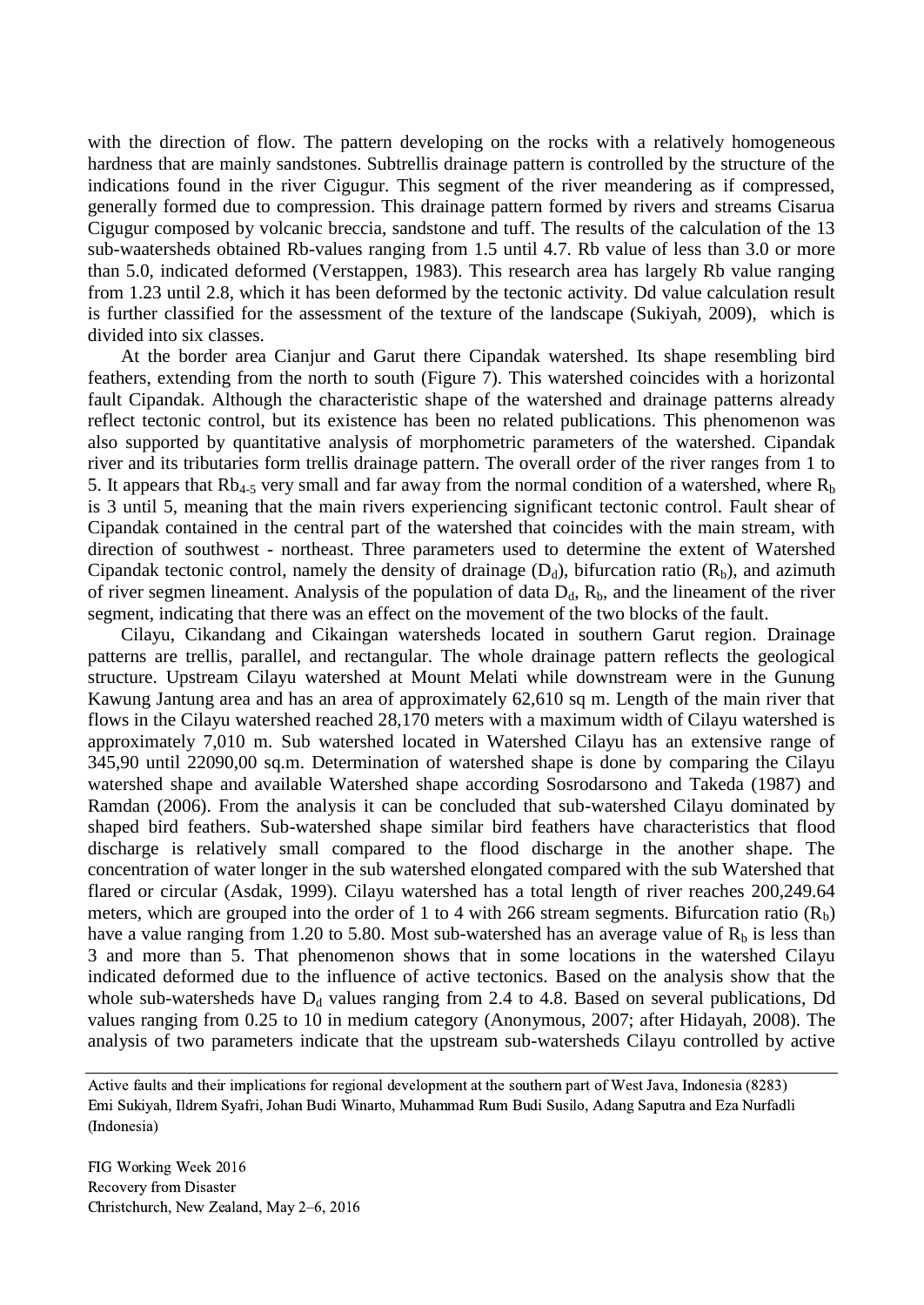tectonics. Morphotectonic characteristics in the Cilayu watershed can be an indication of the effect of active tectonics are as follows:

- Lineament of ridge and valley
- Lineament of drainage pattern
- Extreme curve of the river around Cibaregbeg and Rancadarandan
- Wide depression zones and occupied by alluvial deposits in the southern part of Cilayu watershed.

Active tectonic conditions in the study area is also determined from the mountain-front sinuosity parameter index (Smf). Analysis of the variables Smf also supports a correlation between landscape and tectonic. Smf index values obtained from the calculation ranged from 1.2 to 1.3. This phenomenon shows that the case of up lift as an indication of tectonic activity in the watershed Cilayu.

The shape of Cikandang watershed relatively similar fans (Figure 8). It shows that the watershed is composed of varied stream pattern. The drainage patterns are trellis, parallel, dendritic, and annular. Stream order in the Cikandang watershed range from 1 to 6. Cikandang watershed is controlled by dextral horizontal fault, which divides the central part of the watershed. The fault direction is southwest - northeast. Partly segments of stream Cikandang through these fault zones. Analysis carried out on drainage density and bifurcation ratio of the watershed straddling two fault blocks. Analysis of these data to determine the level of activity of these two fault blocks. The analysis showed that tectonic causes deformation in this watershed. Drainage patterns in this region are trellis, parallel, dendritic, and subparallel. On the trellis pattern, distribution rivers along the side facing the subsequent flow. Parallel patterns tend to be aligned, moderate-bit steep slopes, are influenced by the geological structure, located on an elongated hills. The pattern is formed by Cirompang River and its tributaries. Dendritic pattern forming a network similar to the bones of leaves, develops on rocks with relatively similar hardness. The pattern is formed by Ciarinem river, Ciawitali river and Cibalubur river and its tributaries. Subparallel drainage pattern formed by a tributary Cikandang.

Cikaingan watershed has very unique shape, like bird feathers with a clear boundary. Elongated shape from north to south, and seemed to lean in the middle and downstream. Drainage patterns varied, i.e. dendritic upstream and trellis in the middle. Drainage density in the upstream region (north) is relatively more tightly in the appeal downstream (south). Differences in the extreme character of drainage pattern between upstream and downstream watershed actually shows control of tectonic in this region. The rivers that make up Cikaingan watershed order 1 to 6. Bifurcation ratio  $(R_b)$  between the river of order 4 and 5 as well as between the rivers of the order of 5 and 6 is very extreme. Both are well below and above the range of normal  $R<sub>b</sub>$  for watershed. That phenomenon shows very strong tectonic influence on the river of order 4, 5, and 6. Type normal fault, in which blocks of the northern part of the relative moving down (hanging wall) of the blocks in the southern part (foot wall) also contributed to the extreme influence morphometric characteristics between the upstream and downstream Cikaingan watershed. Drainage density  $(D_d)$ between the upstream and downstream also showed extreme differences. Cikaingan Watershed upstream (approximately Singajaya) controlled by normal faults Singajaya. The phenomenon is supported by the results of the analysis with probabilistic approach to population of drainage

Active faults and their implications for regional development at the southern part of West Java, Indonesia (8283) Emi Sukiyah, Ildrem Syafri, Johan Budi Winarto, Muhammad Rum Budi Susilo, Adang Saputra and Eza Nurfadli (Indonesia)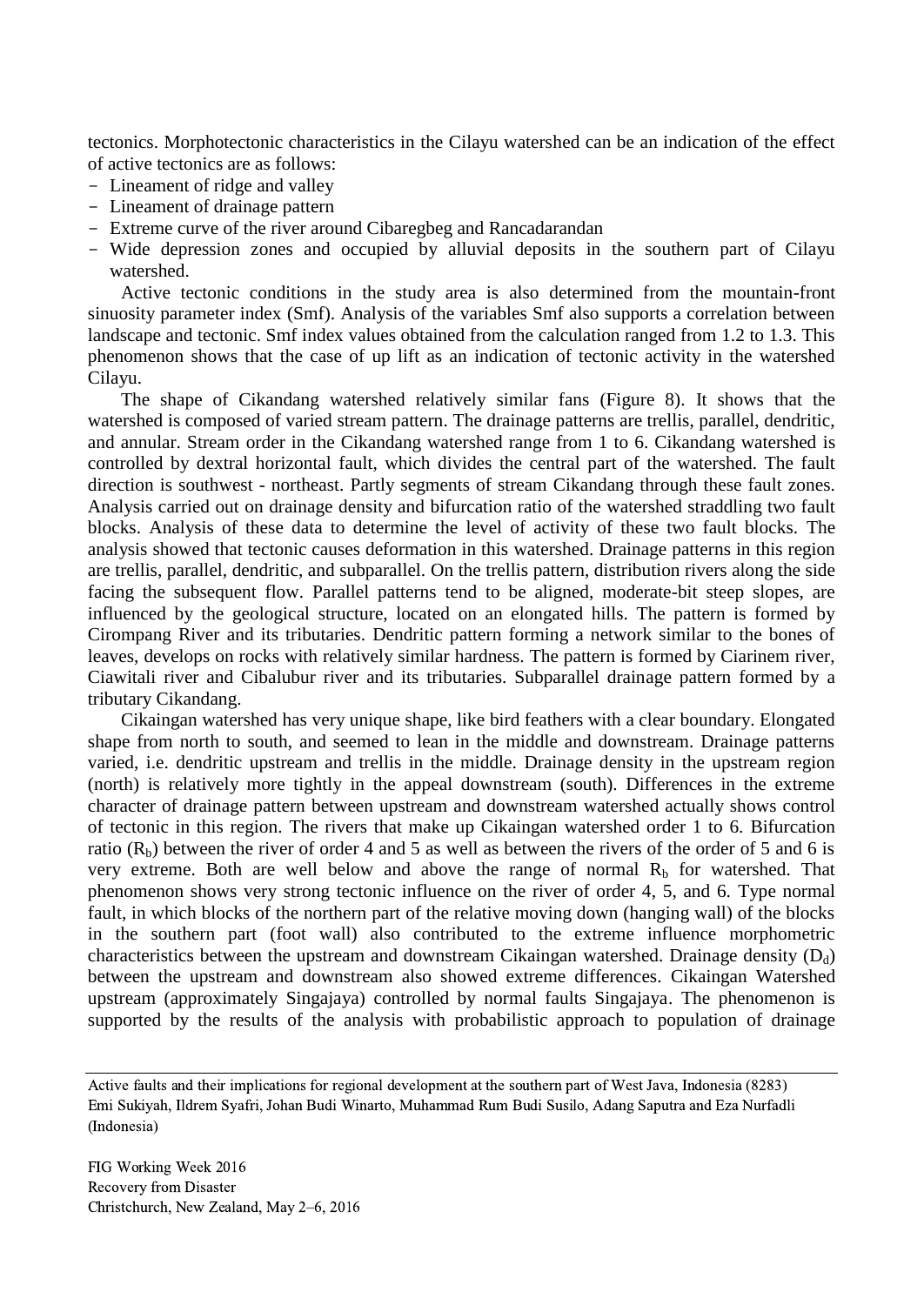density  $(D_d)$  and the bifurcation ratio  $(R_b)$  rivers in the sub-sub-watershed located in block A relative drop (hanging wall) and block B are relatively fixed (foot wall)



Figure 7. Stereonet and rosette diagram of joints data. Interpretation of results indicates horizontal fault trending southwest - northeast, coincide with Cipandak river. Fault escarpment as well as a waterfall in the Cipandak watershed, South Cianjur



Figure 8. Geomorphology and drainage patterns of the centre part of Cikandang watershed

Active faults and their implications for regional development at the southern part of West Java, Indonesia (8283) Emi Sukiyah, Ildrem Syafri, Johan Budi Winarto, Muhammad Rum Budi Susilo, Adang Saputra and Eza Nurfadli (Indonesia)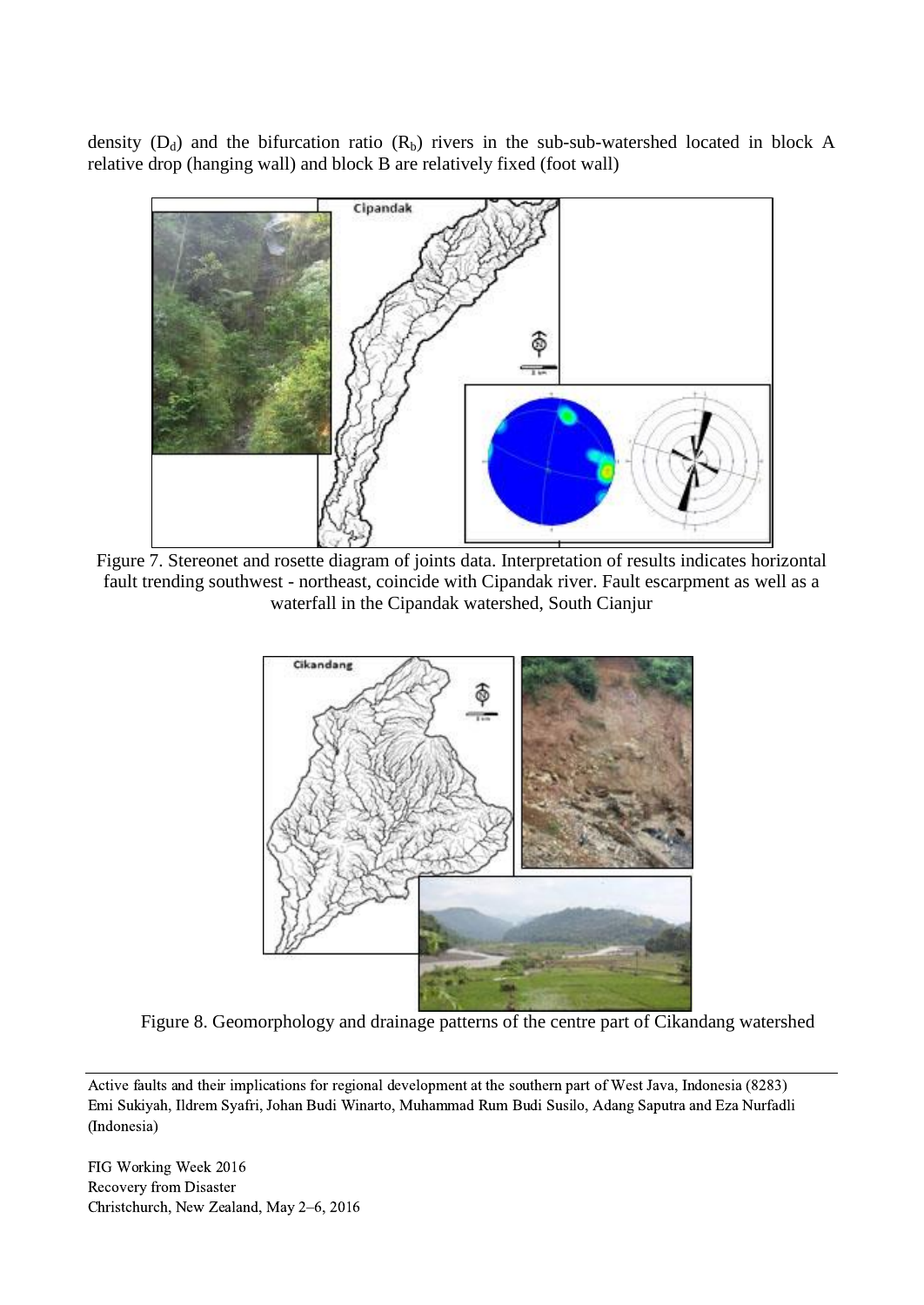Based on the analysis in the various clusters, it is known that the southern part of West Java region vulnerable to the threat of geological hazards, including seismicity and ground movement. Seismicity besides caused by the subduction zone in the southern part of Java, also can be caused by fault movement on land. urthermore, the effects of the earthquake is the landslides. Therefore, a detailed classification of areas prone to earthquakes and landslides are very important. A more comprehensive understanding of this will help the sustainability of development in this region, especially the pathways of road infrastructure and other facilities.

# **4. CONCLUSION**

Interpretation of satellite images can help to recognize the existence of fault in southern part of West Java. Spectral appearance can be emphasized by using a combination of appropriate wavelength and filters are available in a variety of image processing software. Visualization fault lines would be clearer if the data integration of satellite imagery and radar imagery is done.

Morphotectonic quantitatively study results support the interpretation that the geomorphology units associated with tectonic benchmark to be able to identify the genetic fault. Some morphometric variables and morphotectonic can be key in determining the presence of quaternary fault. Morphotectonic study results support the interpretation that the units morfografi associated with tectonic referable initial zoning for landslides

Results of field observations indicate the existence of empirical evidence related to the existence of active faults are found along the path of landslides, especially in the southern Sukabumi dan Garut region. Meanwhile, in the southern Cianjur, potential landslides associated with the presence of fault remains to be studied further. Potential earthquake due to shifting fault should also be wary, related to infrastructure development in the South West Java.

## **ACKNOWLEDGEMENT**

The authors are grateful to Mr. Achmad Sjafrudin for supporting this research. We also thank to Directorate of research and community services, Padjadjaran University, for research grants. To all assistant in the laboratory of Geomorphology and Remote sensing also we thank you for the help during field observations.

## **REFERENCES**

Asdak, C., 1999, DAS sebagai Satuan Monitoring dan Evaluasi Lingkungan: Air sebagai Indikator Sentral, Seminar Sehari PERSAKI DAS sebagai Satuan Perencanaan Terpadu dalam Pengelolaan Sumber Daya Air, 21p.

Billings, M. P., 1972, Structural geology. 3rd ed., Englewood Cliffs, Prentice-Hall, New Jersey.

Active faults and their implications for regional development at the southern part of West Java, Indonesia (8283) Emi Sukiyah, Ildrem Syafri, Johan Budi Winarto, Muhammad Rum Budi Susilo, Adang Saputra and Eza Nurfadli (Indonesia)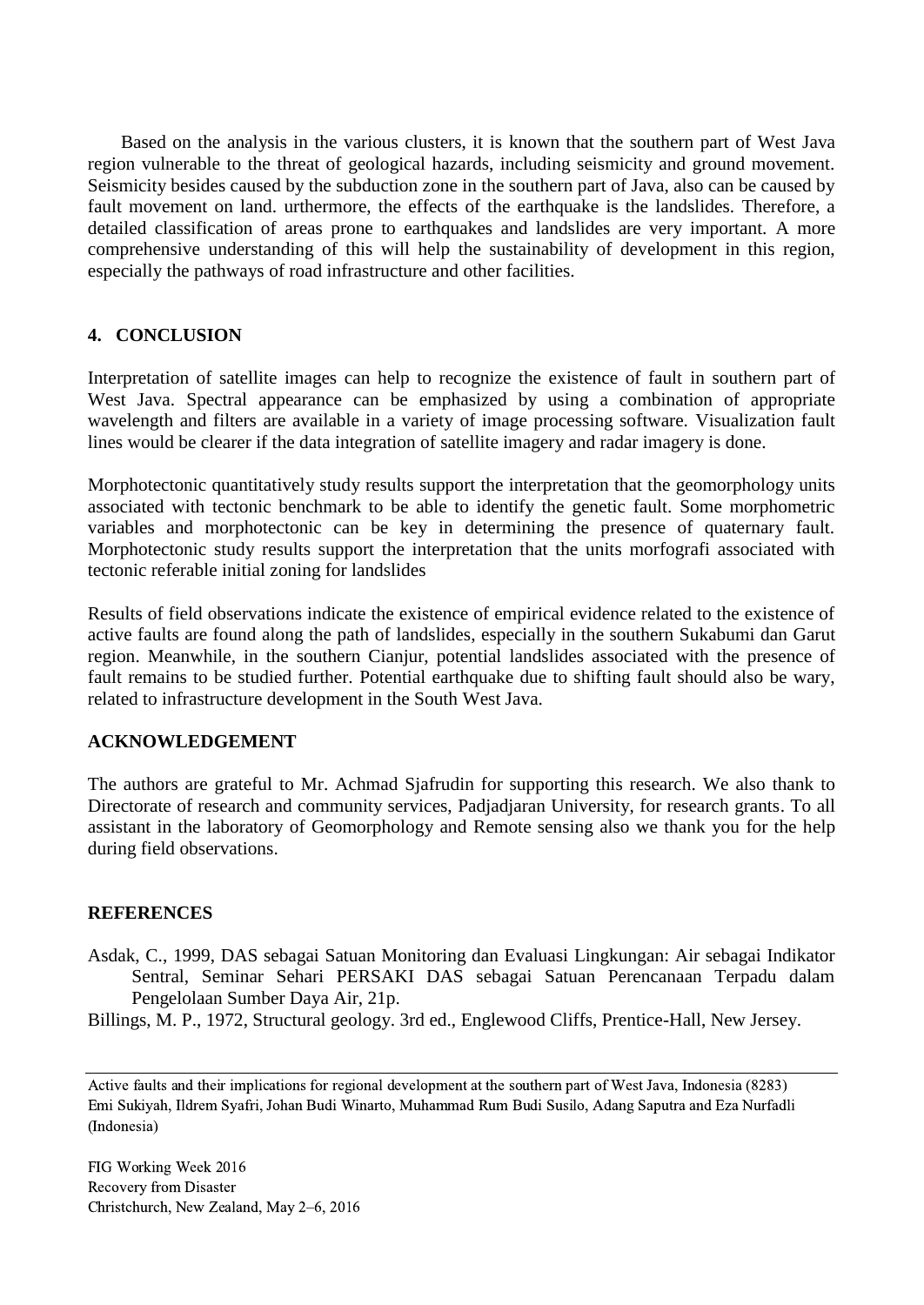- Doornkamp, J. C., 1986, Geomorphological approaches to the study of neotectonics, Journal of Geological Society, Vol. 143, pp. 335-342.
- Hidayah, Rosmilasari, 2008, Analisis Morfometri Sub Daerah Aliran Sungai Karangmumus dengan Aplikasi Sistem Informasi Geografi. Program Konservasi Sumberdaya Hutan, Fakultas Kehutanan, Universitas Mulawarman, Samarinda.
- Keller, Edward A. & Pinter, Nicholas, 1996, Active tectonics: Earthquakes, uplift, and landscape, Prentice-Hall, New Jersey.
- Munif, Fahrudin, 2011, Proses dinamik dan produknya: Sesar Aktif. Retrived September 5, 2012, from http://fahrudin-munif.blogspot.com/2012/5/sesar-aktif.html.
- Ramdan, H, 2006, Prinsip Dasar Pengelolaan Daerah Aliran Sungai. Laboratorium Ekologi Hutan, Fakultas Kehutanan Universitas Winaya Mukti, Jatinangor.
- Sosrodarsono, S., & K. Takeda, 2003, Hidrologi untuk pengairan. Pradnya Paramita, Jakarta.
- Sudradjat, A., Syafri, I., Sulaksana, N., & Sukiyah, E., 2009, Karakteristik Sumberdaya Geologi di Kawasan Jawa Barat Bagian Selatan Sebagai Referensi Pengembangan Sumber Energi Alternatif. Penelitian Strategis Nasional, LPPM, UNPAD.
- Sudradjat, A., Sulaksana, N., dan Sukiyah, E., 2010, Karakteristik geomorfologi berkaitan dengan potensi energi terbarukan di wilayah Kabupaten Kuningan Propinsi Jawa Barat. Penelitian Kompetitif Strategis Nasional, LPPM, UNPAD.
- Sukiyah, Emi, 2009, The erosion model of the Quaternary volcanic terrain in southern part of Bandung basin, Postgraduated Program, Padjadjaran University, Bandung.
- Sukiyah, E., Sulaksana, N., Hendarmawan, dan Rosana, M.F., 2010, Peran Morfotektonik DAS dalam Pengembangan Potensi Energi Mikro Hidro di Cianjur-Garut Bagian Selatan. Penelitian Andalan, LPPM, UNPAD.
- Sulaksana, N., Sukiyah, E., Sudradjat, A., Sjafrudin, A., Haryanto, Edi Tri., 2011, Karakteristik morfotektonik DAS Cimanuk bagian hulu dan implikasinya terhadap intensitas erosisedimentasi di wilayah pembangunan Waduk Jatigede. Penelitian KILAB, LPPM UNPAD.
- Sulaksana, N., Sukiyah, E., Sudradjat, A., Sjafrudin, A., Haryanto, E.T., & Devnita, R., 2013, Kajian Intensitas Erosi-Sedimentasi DAS Cimanuk Hulu dalam Pengelolaan Waduk Jatigede, KILAB, LPPM UNPAD.
- TTI Production, 2008, Free Satellite Maps (SRTM DEM), http:/www.tti.fr/satellite-data/freesatellite-maps.php
- Van Bemmelen, R.W., 1949, The Geology of Indonesia and Adjacent Archipelagoes, General Geology. Martinus Nijhoff the Hague, Vol. IA, pp. 25-28.
- Verstappen, H. Th., 1983, Applied Geomorphology: Geomorphological Surveys for Environmental Development. Elsevier Science Publishing Company Inc., New York, pp. 437.

#### **BIOGRAPHICAL NOTES**

**Emi Sukiyah** received the Engineering degree in Geology from Padjadjaran University in 1993, Master degree in 2000 from Postgraduate program of Geological Engineering - Institute of Technology Bandung, and Doctor degree in 2009 from Postgraduate program of Geological Engineering - Padjadjaran University. Since 1997 as a lecturer in the Faculty of Geological Engineering – Padjadjaran University, Bandung, Indonesia. Fields of research: Remote sensing

Active faults and their implications for regional development at the southern part of West Java, Indonesia (8283) Emi Sukiyah, Ildrem Syafri, Johan Budi Winarto, Muhammad Rum Budi Susilo, Adang Saputra and Eza Nurfadli (Indonesia)